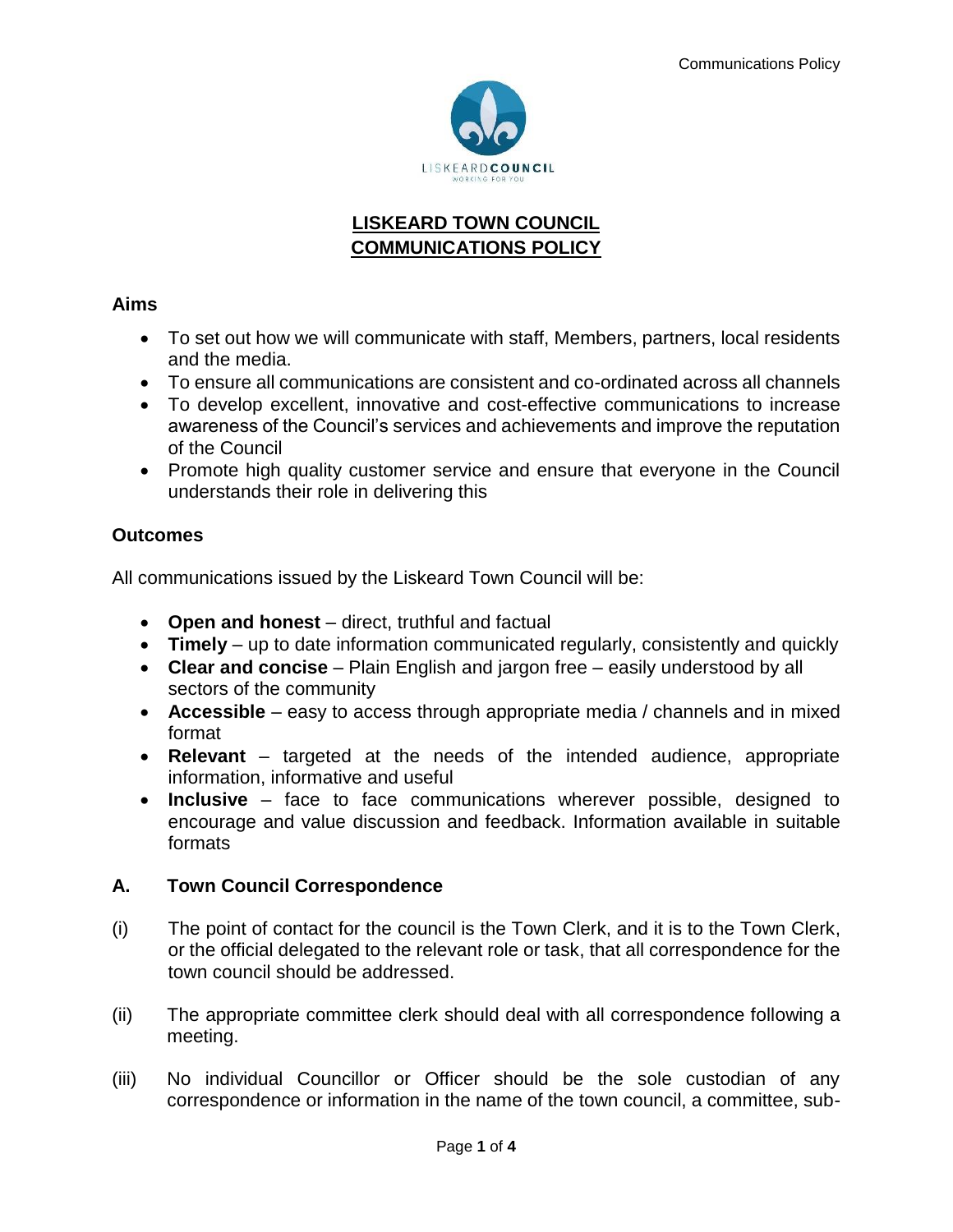committee or working party. Councillors and Officers do not have a right to obtain confidential information/documentation unless they can demonstrate a 'need to know'.

- (iv) All official communications should be sent by the Town Clerk, or the official delegated to the relevant role or task, in the name of the council using council letter headed paper or approved email signature.
- (v) Where correspondence from the Town Clerk to a Councillor is copied to another person, the addressee should be made aware that a copy is being forwarded to that other person (e.g. copy to XX).
- (vi) All communications should be compliant with the relevant data protection legislation.

### **B. Agenda Items for Council, Committees, Sub-Committees and Working Parties**

- (i) The agenda should be clear and concise. It should contain sufficient information to enable Councillors to make an informed decision, and for the public to understand what matters are being considered and what decisions are to be taken at a meeting.
- (ii) Items for information should be kept to a minimum on an agenda.
- (iii) Where the Town Clerk or a Councillor wishes fellow Councillors to receive matters for "information only", this information will be circulated via the Town Clerk, and be circulated to all Councillors.
- (iv) Discussion and decision making should only take place by email in exceptional circumstances, or where agreed by committee, and should be strictly limited to the specific brief.

#### **C. Communications with the Press and Public**

- (i) The Town Clerk, or Support Services Manager will clear all press reports, or comments to the media, with the Town Mayor or the Chair of the relevant committee as appropriate.
- (ii) Press reports from the council, its committees or working parties should be from the Town Clerk or an officer or via the reporter's own attendance at a meeting.
- (iii) Unless a Councillor has been authorised by the council to speak to the media on an issue, Councillors who are asked for comment by the press should make it clear that it is a personal view and ask that it be clearly reported as their personal view.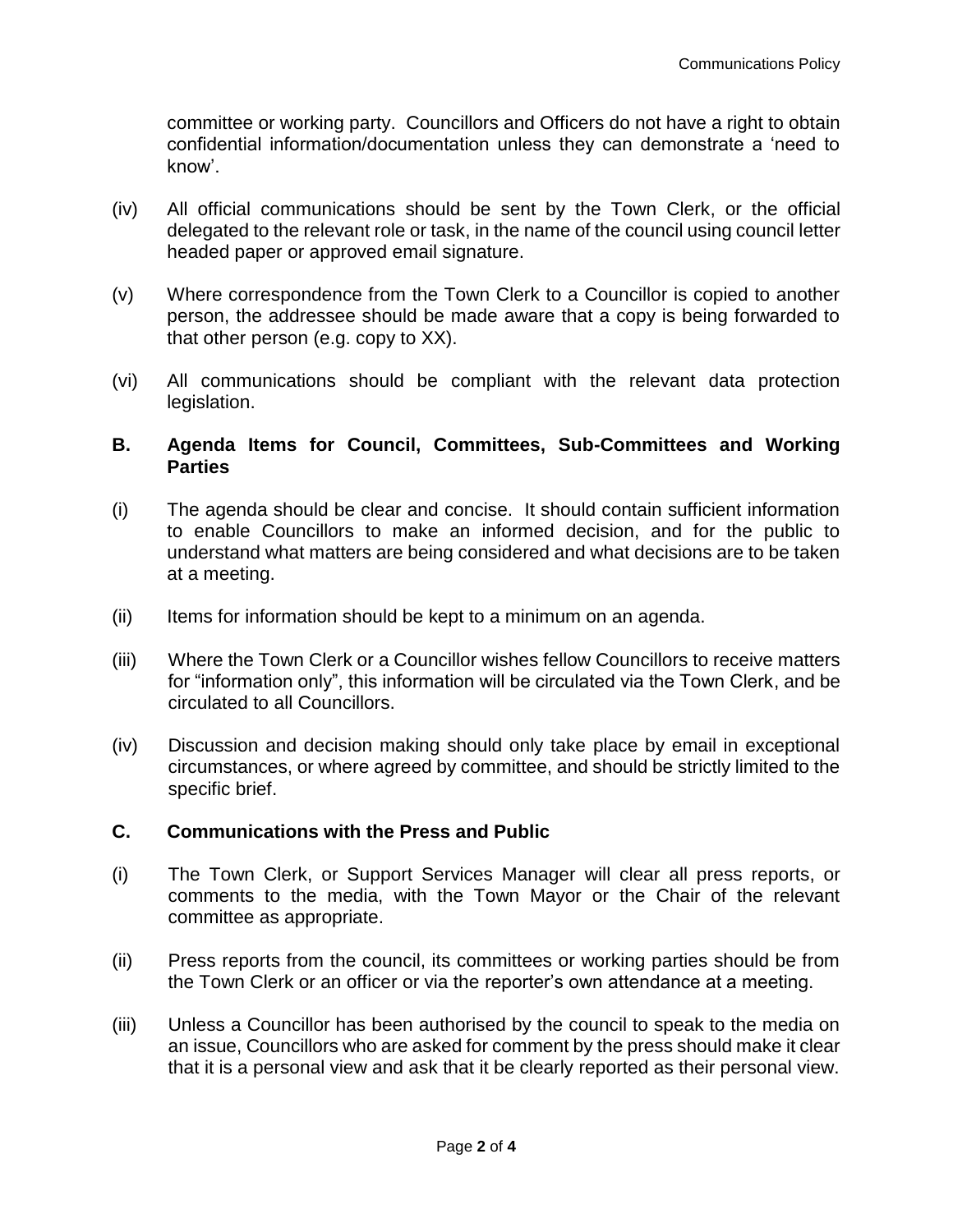- (iv) Unless a Councillor is certain that he/she is reporting the view of the council, they must make it clear to members of the public that they are expressing a personal view.
- (v) If Councillors receive a complaint from a member of the public, this should be dealt with under the Council's adopted complaints procedure, or via a council agenda item.
- (vi) Designated staff are authorised to promote the work of the Council on social media but strictly in accordance with the approved Social Media policy of the council.
- (vii) In making public comments, Councillors must respect decisions made by a majority vote.

#### **D. Councillor Correspondence to external parties**

- (i) Individual Councillors are responsible for their own ward member correspondence. The Town Council does not provide a secretariat for such purpose. Councillors must ensure they make clear where they are informing on official policy and where they are stating their personal views.
- (ii) When using a Town Council email account, Councillors must always reflect the view of the Council.
- (iii) A copy of all outgoing correspondence, including email relating to the council or a Councillor's role within it, should be sent to the Clerk, or the appropriate designated official and the recipient made aware that the Clerk or designated/delegated official has been advised.

### **E. Communications with Town Council Staff**

- (i) Councillors must not give instructions to any member of staff, unless authorised to do so through the Council's decision-making process and with their line manager's agreement.
- (ii) No individual Councillor, regardless of whether or not they are the Town Mayor or the Chair of a committee or other meeting, may give instructions to the Clerk or to another employee which are inconsistent or conflict with council decisions or arrangements for delegated power.
- (iii) Telephone calls should be appropriate to the work of the town council.
- (iv) Instant replies should not be expected to e-mails from the Clerk; reasons for urgency should be stated;
- (v) Councillors should acknowledge their e-mails when requested to do so.